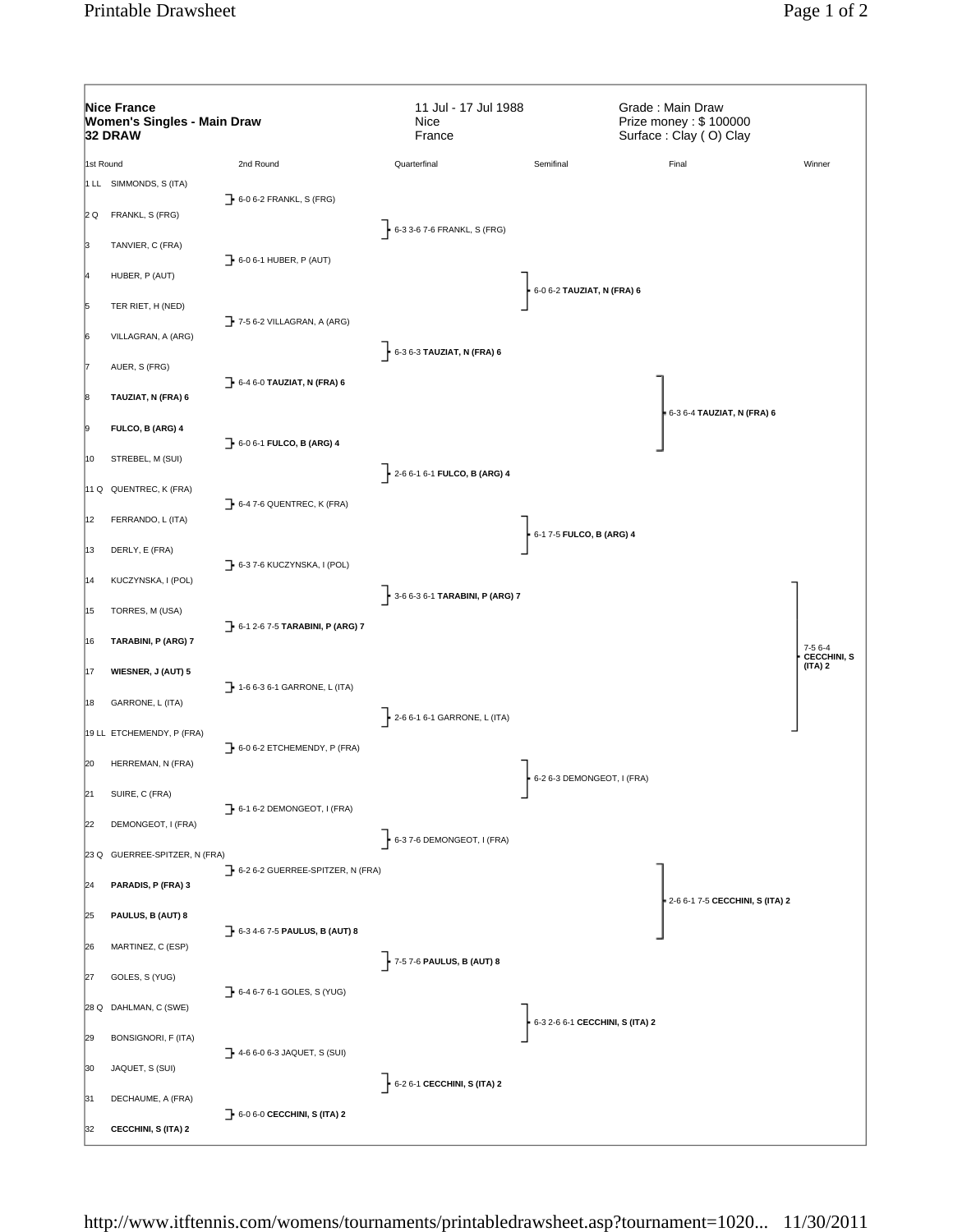|    | <b>Nice France</b><br>Women's Doubles - Main Draw<br>16 DRAW |                                                            | 11 Jul - 17 Jul 1988<br>Nice<br>France                            | Grade: Main Draw<br>Prize money: \$100000<br>Surface: Clay (O) Clay |                               |
|----|--------------------------------------------------------------|------------------------------------------------------------|-------------------------------------------------------------------|---------------------------------------------------------------------|-------------------------------|
|    | 1st Round                                                    | Quarterfinal                                               | Semifinal                                                         | Final                                                               | Winner                        |
|    | SUIRE, C (FRA) / TANVIER, C (FRA) 1                          |                                                            |                                                                   |                                                                     |                               |
|    | CECCHINI, S (ITA) / VILLAGRAN, A (ARG)                       | 6-3 6-4 SUIRE, C (FRA) / TANVIER, C (FRA) 1                | 4-6 6-0 6-3 SUIRE, C (FRA) / TANVIER, C (FRA) 1                   |                                                                     |                               |
| в  | FULCO, B (ARG) / WIESNER, J (AUT)                            |                                                            |                                                                   |                                                                     |                               |
|    | KUCZYNSKA, I (POL) / SIMMONDS, S (ITA)                       | 6-3 2-6 7-6 FULCO, B (ARG) / WIESNER, J (AUT)              |                                                                   | Walkover SUIRE, C (FRA) / TANVIER, C (FRA) 1                        |                               |
|    | HERREMAN, N (FRA) / PARADIS, P (FRA) 3                       |                                                            |                                                                   |                                                                     |                               |
|    | MARTIN, F (FRA) / PAQUET, V (FRA)                            | 2-6 6-2 6-4 HERREMAN, N (FRA) / PARADIS, P (FRA) 3         |                                                                   |                                                                     |                               |
|    | MARTINEZ, C (ESP) / PAULUS, B (AUT)                          |                                                            | $6-26-4$ HERREMAN, N (FRA) / PARADIS, P (FRA) 3                   |                                                                     |                               |
|    | DECHAUME, A (FRA) / DERLY, E (FRA)                           | 6-3 6-4 DECHAUME, A (FRA) / DERLY, E (FRA)                 |                                                                   |                                                                     | 6-4 4-6 6-2<br>SUIRE, C (FRA) |
| l9 | JAQUET, S (SUI) / STREBEL, M (SUI)                           |                                                            |                                                                   |                                                                     | TANVIER, C<br>(FRA) 1         |
| 10 | DRIEHUIS, I (NED) / MOSCA, G (ARG)                           | 6-2 6-3 JAQUET, S (SUI) / STREBEL, M (SUI)                 | 3-6 7-6 6-3 GOLES, S (YUG) / TARABINI, P (ARG) 4                  |                                                                     |                               |
| 11 | FRANKL, S (FRG) / TORRES, M (USA)                            | 6-0 6-0 GOLES, S (YUG) / TARABINI, P (ARG) 4               |                                                                   |                                                                     |                               |
|    | 12 GOLES, S (YUG) / TARABINI, P (ARG) 4                      |                                                            |                                                                   | 6-4 7-6 DEMONGEOT, I (FRA) / TAUZIAT, N (FRA) 2                     |                               |
|    | 13 FERRANDO, L (ITA) / GARRONE, L (ITA)                      |                                                            |                                                                   |                                                                     |                               |
| 14 | BONSIGNORI, F (ITA) / TER RIET, H (NED)                      | $\rightarrow$ 6-0 6-1 FERRANDO, L (ITA) / GARRONE, L (ITA) | $\frac{1}{2}$ 4-6 6-3 6-3 DEMONGEOT, I (FRA) / TAUZIAT, N (FRA) 2 |                                                                     |                               |
|    | 15 CALLEJA, M (FRA) / GALPHIN, E (USA)                       | 6-0 6-2 DEMONGEOT, I (FRA) / TAUZIAT, N (FRA) 2            |                                                                   |                                                                     |                               |
| 16 | DEMONGEOT, I (FRA) / TAUZIAT, N (FRA) 2                      |                                                            |                                                                   |                                                                     |                               |